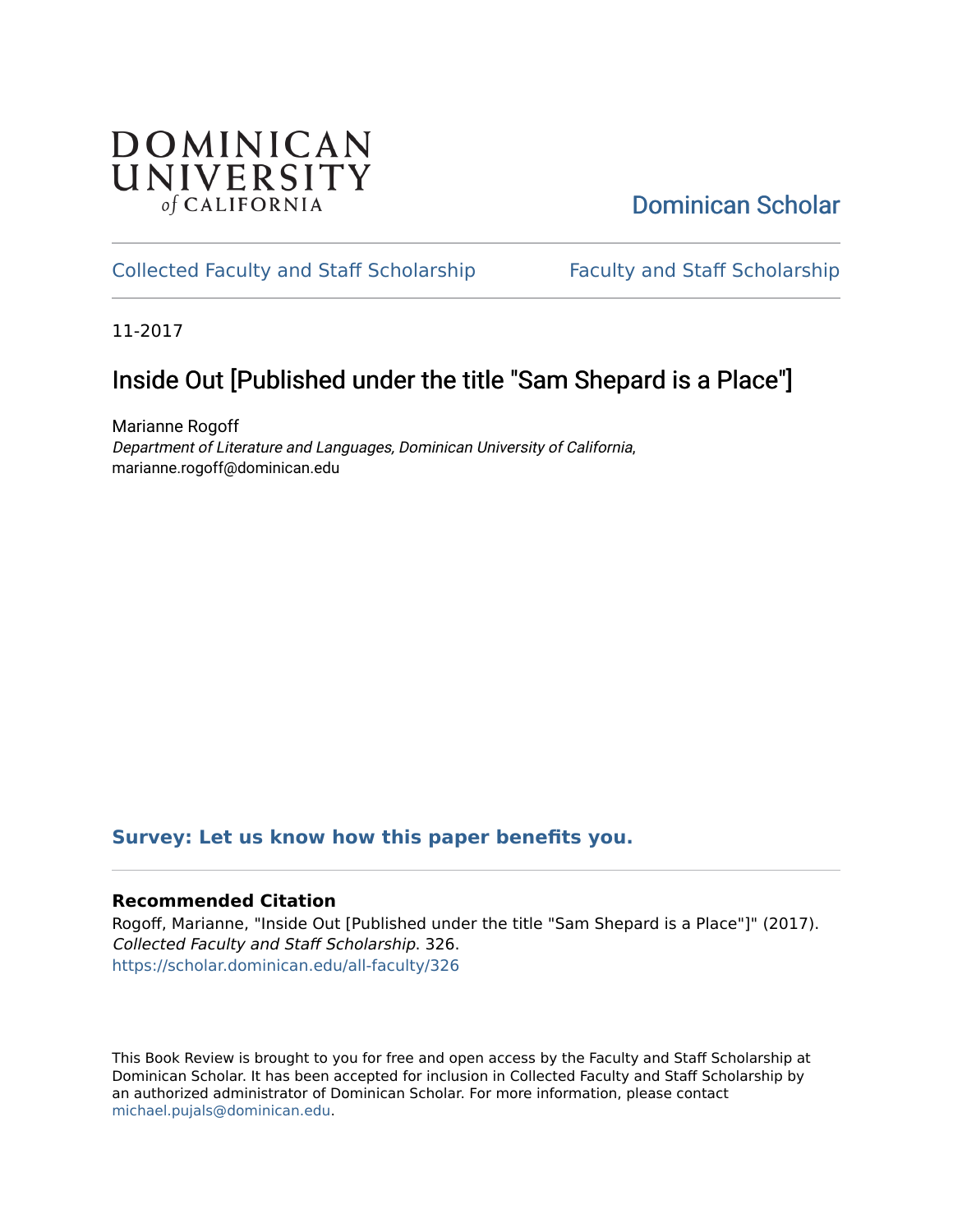# BOOK REVIEW FOR THE CRITICAL FLAME BY MARIANNE ROGOFF

#### INSIDE OUT

Sam Shepard is a place, and in *The One Inside* (Knopf 2017) you're there with him on the ground in the American desert. Shepard doesn't like to fly so maybe this gives him a different point of view from the rest of us who are always taking off, in the air, and landing. His characters are found in motel rooms on empty highways, on porches, wandering open space, asleep under overpasses, walking next to the interstate as cars fly by so fast they never stop to notice anyone's there.

What's on their minds is hinted at in dialogues. One series is with a woman who's been secretly recording conversations between herself and the narrator. She wants to publish them as they are, but he believes that's not writing, that's stealing; it's "plagiarism." What's different about what the writer does, versus the thief or recorder? Written dialogues have "intention," are more to the point. But what's the point? In the Foreword by Patti Smith, she suggests, "The manuscript before me is a dark compass. All points proceed from its magnetic north—the interior landscape of the narrator…. Whether he paints himself in a good or bad light is not the point. The point is to lay stuff out, smooth the curling edges."

Shepard is a master of written dialogue that sounds like it's been tossed off in the heat of conversation, spur of the moment, off the cuff. I'm guessing what is said in the dialogues in *The One Inside* are not, that they're composed, written, but I've never asked him. Even though I was once in the same place with him, in the audience for his play *Fool for Love* at Magic Theatre, San Francisco, with Kathy Baker and Ed Harris in the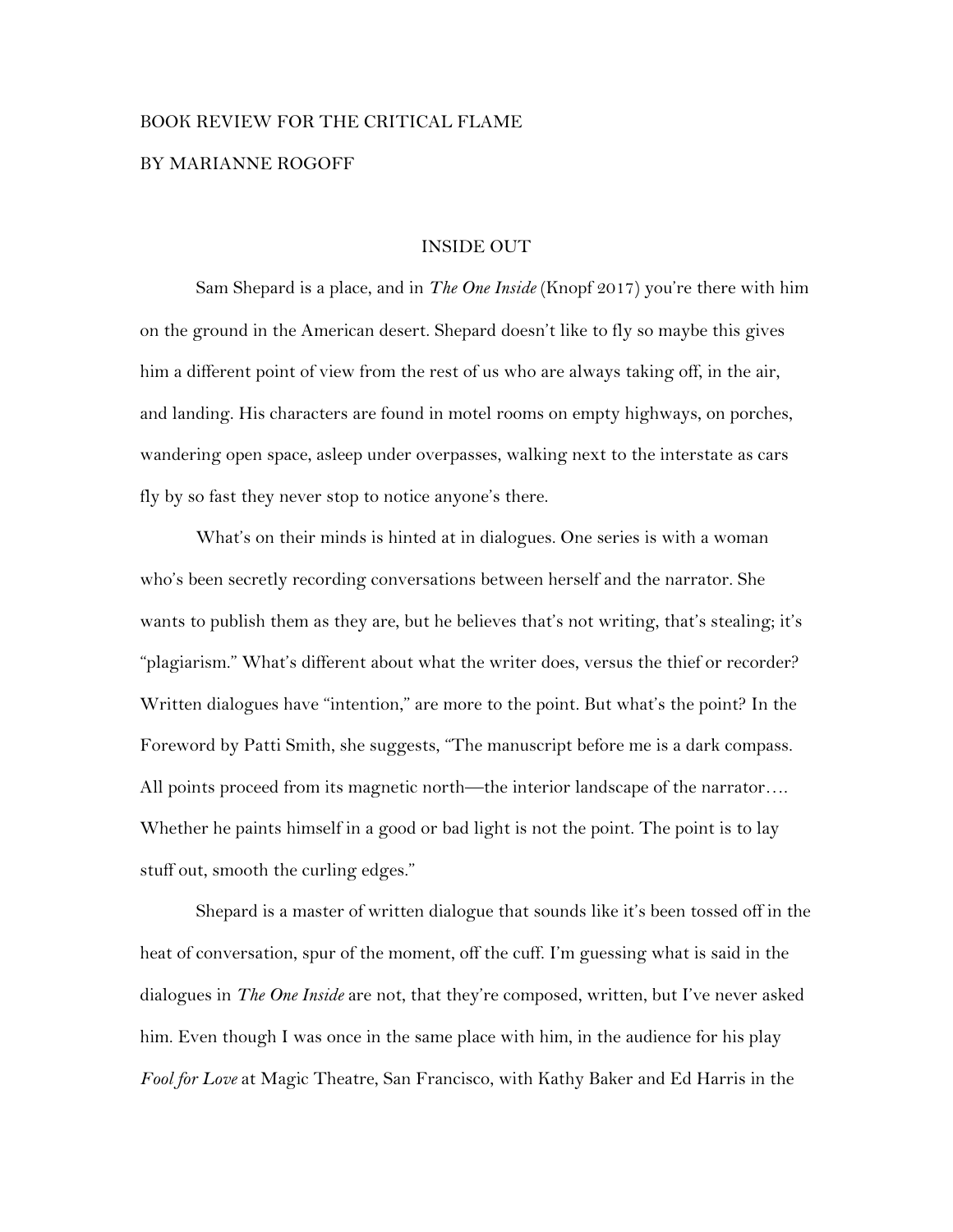lead roles. They were both young then, and so was I, and so was Sam. I was there with my boyfriend and his parents. His dad went up to Sam Shepard (who was just there in the lobby, in the crowd with everyone else before the play started), and introduced himself to the Pulitzer Prize winning playwright, and told him, "My father's name was Samuel." This story became a legend in our family: How Joe told Sam we wished we had four seats together to watch the play, didn't ask for anything, but Sam took it upon himself to intervene and seated the four of us in the best seats in the house, because Joe Rogoff had discerned that he had this special connection to Sam Shepard: Joe's father's name was Samuel. The legend of Joe's father, Samuel Rogoff, is that he killed himself, though the family never said this out loud, it's something I picked up on in the outskirts of conversations, listening for clues to fill in their narrative, which had gaps.

This is what Shepard does, he (somehow) reveals what else is going on, what's unsaid within the dialogues, unseen in the landscapes, what can never be said out loud because the secret will kill everyone because the secret is too much and better left unsaid. He lets you know the secret is there by showing the behavior that has followed the trauma caused by the secret, the lasting effects on the psyche, which comes out through gestures and comments, especially offhand ones, thrown off in the midst of some other plot line, asides. A father figure appears throughout Shepard's body of work, their relationship tangled and upsetting. "I could see him at dusk in his rocker with a glass of whiskey and a glass of milk beside it, picking the shrapnel at the back of his neck and staring at nothing from the front porch." In *The One Inside,* the father shows up often as a "tiny man," eight inches tall, a "miniature corpse" in a gangster's trunk, encased transparent in "see-through plastic," "diminishing," "bit by bit." The narrator